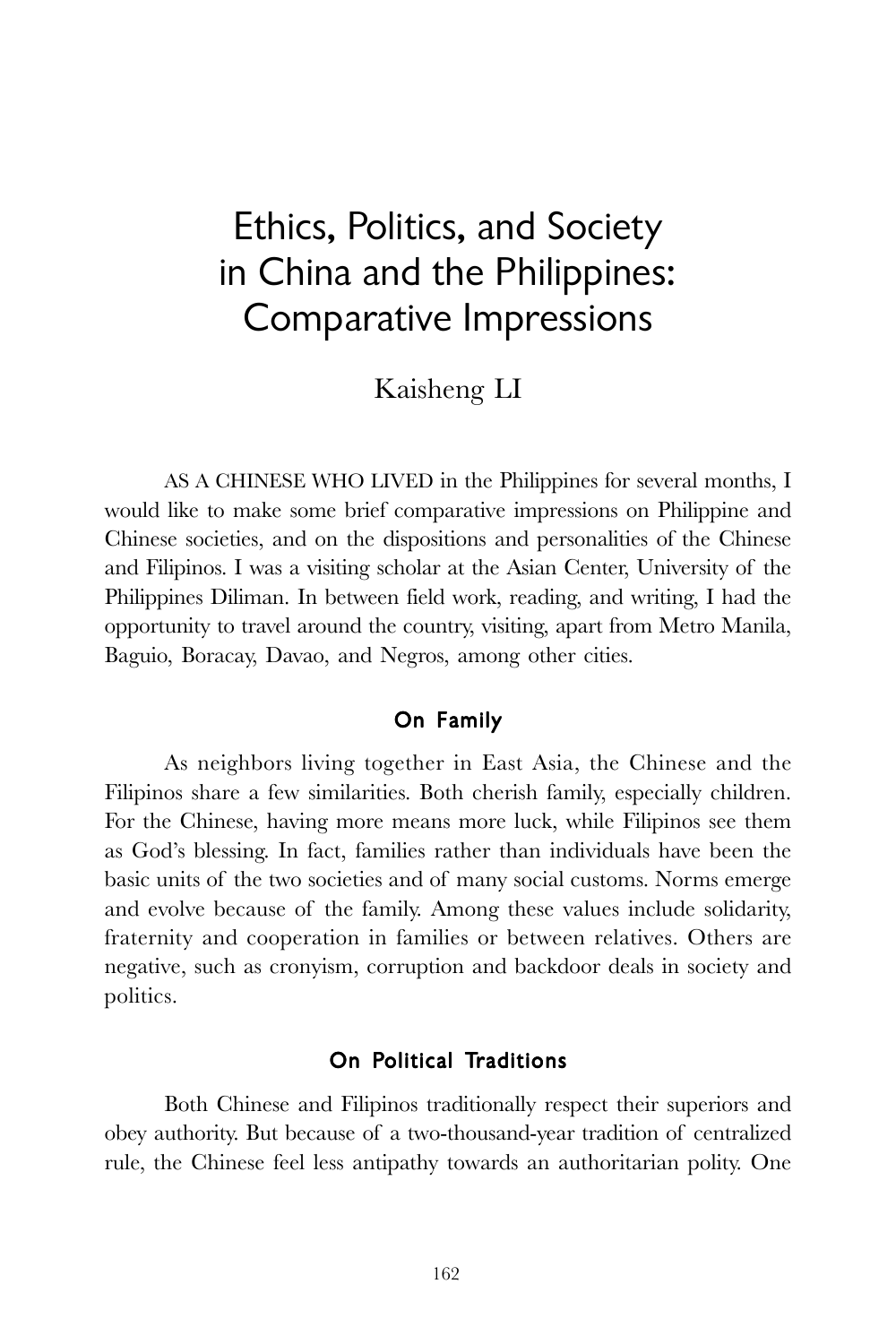result is the overstretching of state authority into social life, which contributes to the prevalence of materialism and pragmatism. This social philosophy shapes the political values of the Chinese; they judge a political system according to its achievements on, say, promoting safety and social well-being. In contrast, under the influence of Christianity and American values, Filipinos are less materialistic and have more admiration for freedom and democracy. Thus, although Filipinos do not hide their resentment of the defects of Philippine democracy, many would not like to go back to the Marcos era. Also, until recently, the Philippine economy for several years lagged behind many Asian countries, but the democratic regime that managed the economy largely did not meet a large substantial challenge.

#### On Population Management

Seeing the disadvantages of overpopulation, the Chinese government has enforced the strict one-child policy from the late 1970s. After more than 30 years, population growth has been checked, but China is also beset by the new challenge of an aging society. In the Philippines by contrast, under fierce objection from the Catholic Church, the government has never successfully carried out any policy of population control. Currently, over 100 million people live in a 300,000-square-kilometer archipelago.

## On Hospitality

Chinese and Filipinos value hospitality, but showcase it in somewhat different ways. Chinese tend to treat guests with an overflowing sense of etiquette, effusive words, and nice dinners. When the Chinese take their guests to a restaurant, they order so much food that there will inevitably be leftovers, much of which may be wasted. In some cases, this kind of hospitality may seem ostentatious, even hypocritical. In contrast, Filipino hospitality is simpler. In a banquet to celebrate a wedding, for instance, Filipinos just treat their guests to a buffet dinner; and the guests can move around and talk to each other freely rather than sit on a roundtable, a practice favored by the Chinese.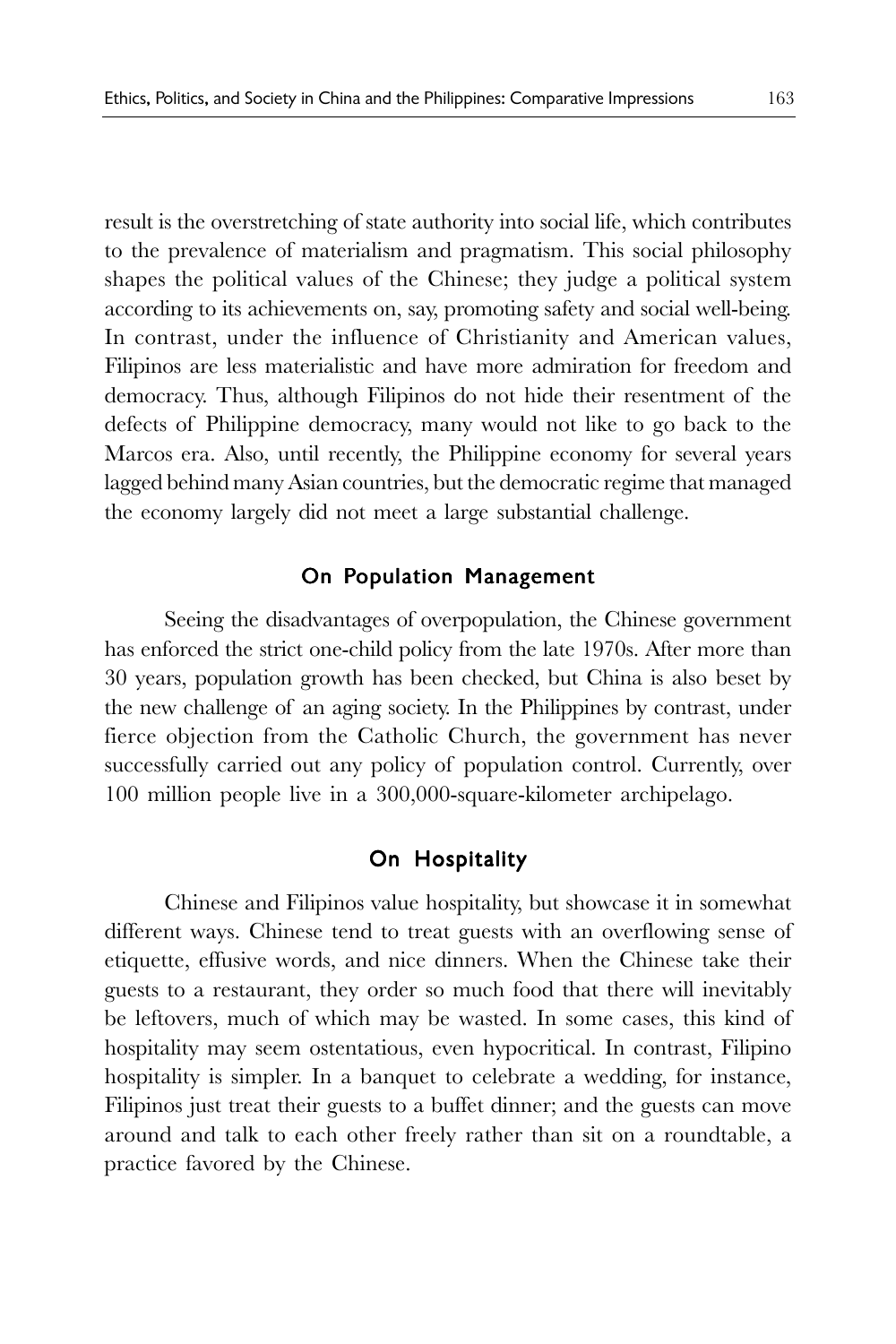#### On Religion

Another important distinction lies in religion. In traditional China, Confucianism provides moral values and underpins social norms. Although Buddhism and Taoism are influential as well, their practice is, to some extent, geared towards secular ends. For example, many Chinese pray for safety, luck, and even fortune in Buddhist temples. In Taoist practice, more attention is paid to how to preserve and extend life rather than to seek spiritual eternity. In the Philippines, many are devout Catholics. Churches are crowded on Sundays; some even make the sign of the cross when they pass by a church. I think Catholicism gives Filipinos better social morals. Unlike the Chinese, Filipinos voluntarily queue when taking the train; and there are few incidents of cutting in line.

### On Money and Daily Expenses

Always abstemious, the Chinese like to save money for health and education and to purchase apartments or houses for their families. Filipinos in contrast would rather spend more on food, clothes, and entertainment, among other commodities. These different attitudes on money and consumption precipitate different economic effects. For example, in the Philippines, the main driver of GDP growth is consumption, while investment has raised GDP in China. The Chinese have spent so much money on houses that the real estate industry has hijacked the economy. Of course, the related consumer demands on infrastructure, steel, cement, furniture and electrical appliances, etc., have also boosted Chinese manufacturing. At any rate, the corresponding result of Filipino spending habits pertains to the building of more and more shopping malls and restaurants, including fast-food chains like Jollibee. The service industry, rather than manufacturing, is more prosperous in the Philippines.